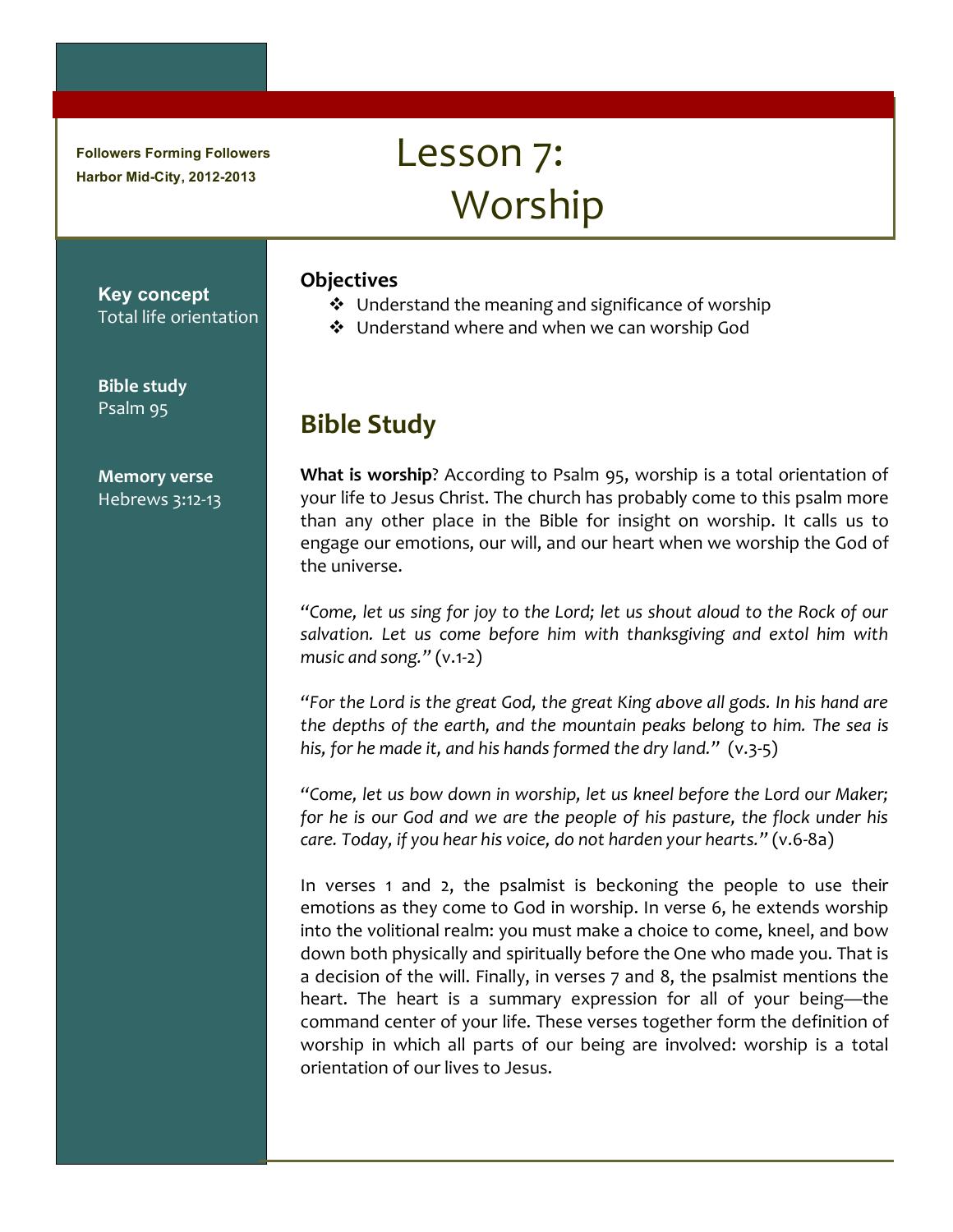Lesson<sub>7</sub> **Worship** Psalm 95  $\frac{1}{2}$ 

**NOTES**

Notice in verse 3 that the psalmist compares God to other gods. In doing so, he acknowledges that all people are worshipers. The issue isn't *whether* we worship, but what or whom we worship: the great God, Jesus, or a lesser god. Even if you have never thought of yourself as religious, you worship something. G.K. Chesterton put it this way, "Every man who knocks on the door of a brothel is looking for God." The man going into a bar or brothel is hungry for love, for connection, for pleasure. These are all lesser gods; things that ultimately only the great God, Jesus Christ, can provide. Yet, we all to some degree try to orient our lives around them and pursue them for ourselves. This misplaced orientation and pursuit is worship of lesser gods.

Thom Yorke, the lead singer of the band, Radiohead, describes this well. The band is well-known and Yorke's musical career has been extremely successful. Rolling Stone magazine ranked him the 66<sup>th</sup> greatest singer of all time. Yet, when asked why he makes music, he said, "It's filling the hole. That's all anyone does." The interviewer followed up on this comment by asking, "What happens to the hole?" Yorke paused a long time before answering: "It's still there."

We all seek to fill the hole in our lives. If you are single you say, "If I just meet the right person to marry." The right person is a lesser god that we wrongly think will fill the hole in our lives. Or, we try to fill the hole in our lives with our children. Often mothers, though sometimes fathers as well, spend every waking moment thinking about the kids. Life's complete orientation becomes happy, healthy, smart, well-behaved children.

None of these are bad things. In fact, they are all good things. Meeting the right person is good. Having children and investing in them is good. The problem comes when we make really good things into bad things by making them our ultimate things. That is essentially what sin is. And all of us do it. All of us worship something other than Jesus. So, what the psalmist is calling us to do is to transfer our worship from a lesser god to the great God, Jesus Christ. To orient all of our lives around Him.

Where do we worship? Both in church and outside of church. The context of this psalm calls for worship in church. The worship leader, most likely a priest, is summoning the congregation in verse 1, "Come, let us sing." Hebrews 10:25 is very clear about worship in church: "Let us not give up *meeting together, as some are in the habit of doing."* This verse is saying that worshipping in the community of church is what you were made for. If you don't participate in that, you will miss out on the sacraments—the sacred rhythms for life instituted by Jesus. Notice that Psalm 95 doesn't say, "Come, let me sing" and worship alone in my car or shower. The whole psalm is plural in its call to worship; it is a call to a worshipping community, the church.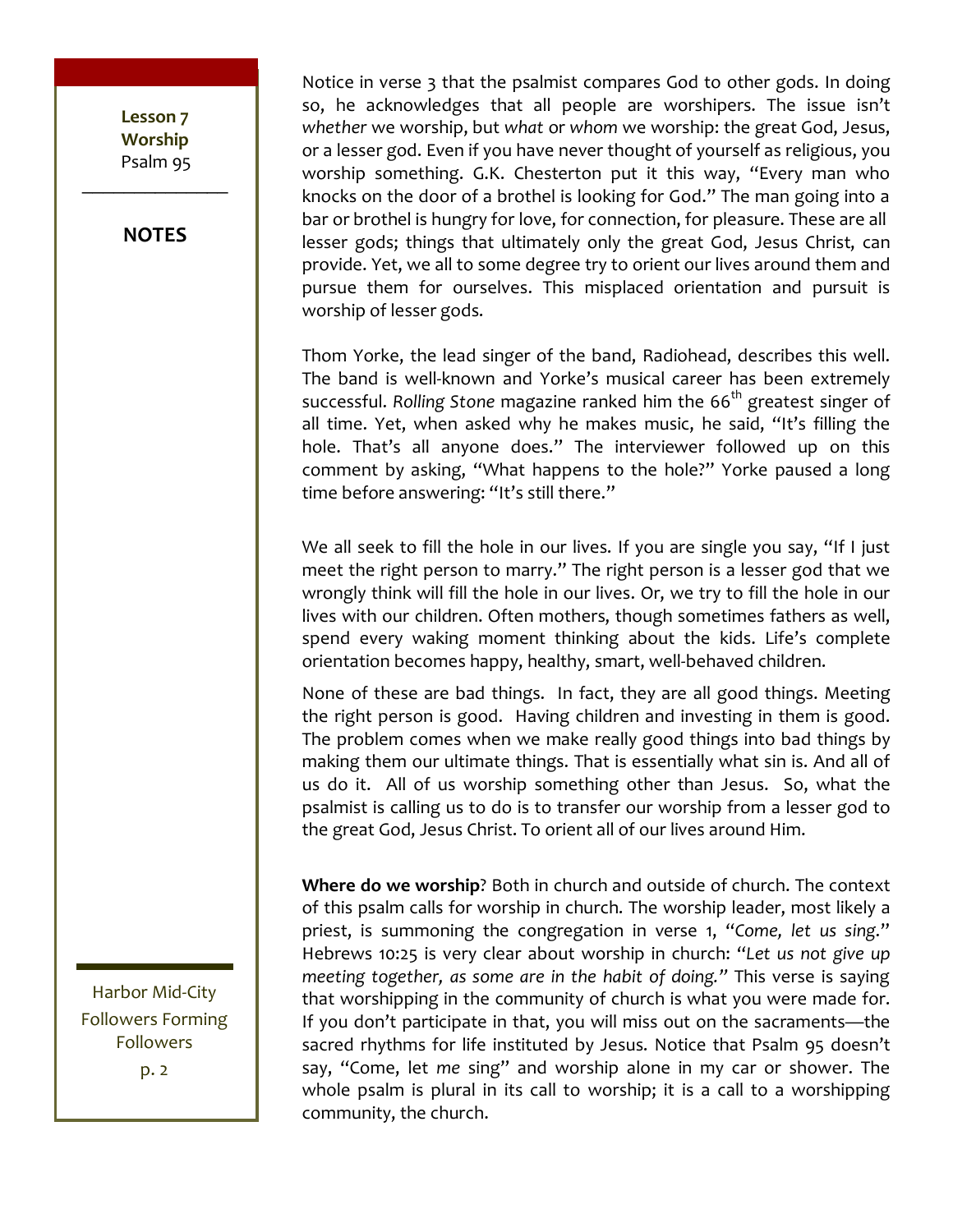Lesson<sub>7</sub> **Worship!** Psalm 95  $\frac{1}{2}$ 

**NOTES**

But, church isn't the only place for worship.

*"Today,' if' you' hear' his' voice,' do' not' harden' your' hearts' as' you' did' at' Meribah,' as' you' did' that' day' at' Massah' in' the' desert,' where' your' fathers'* tested and tried me, though they had seen what I did. For forty years I was *angry' with' that' generation;' I' said,' "They' are' a' people' whose' hearts' go' astray,' and' they' have' not' known' my' ways."' So' I' declared' on' oath' in' my'* anger, "They shall never enter my rest."" (v.7-11)

The way we defined worship should make it clear that worship doesn't only take place in church. Worship is a total orientation of your life to Jesus Christ. In fact, verses 8-11 point out how the Israelites didn't worship God by orienting their lives to Him behaviorally as they were wandering through the desert. Worship wasn't just expected in church but also out of church in the desert, all day, every day. It was expected in the way they trusted and obeyed God and learned to orient their lives around Him in their journey through the desert.  $\overline{1}$  Corinthians 10:31 makes this point as well: "So whether you eat or drink or whatever you do, do it all for the glory of God." A pint of Guiness for the glory of God; a burrito for the glory of God; spreadsheets for the glory of God; changing diapers for the glory of God. This is all of life lived as worship.

I remember talking to Bradford about 1 Corinthians 10:31 when we were engaged. We were talking about the implications of this for our sex life when we got married. So, I said, "Sex should be worship. Sex for the glory of God." And she ended up doing what girls do, which is telling her girlfriends about this conversation. Her girlfriends gave her a bridal shower, and one of the presents was a tight, low-cut v-neck white t-shirt that was air-brushed in the tackiest way you can imagine. Guess what it said on the front: "Let's worship." Whenever that shirt comes out at our house there is a resounding chorus of hallelujahs from the preacher, and we worship.

The point is that each one of us must figure out how to worship in all that we do, including our sex lives, our work lives, and our leisure activities. St. Augustine aptly summarized this by saying, "A Christian should be an alleluia from head to foot." Praise and worship are meant to be an expression of all that we are and all that we do for God's glory.

**When do we worship?** Both when we feel like it and when we don't. Remember that the beginning of Psalm 95 focuses on the emotional aspect of worship (v.1-2). These are expressions of joy and happiness, singing, shouting and giving thanks. These are the times when in your deepest being you want to lift your hands and dance before the Lord.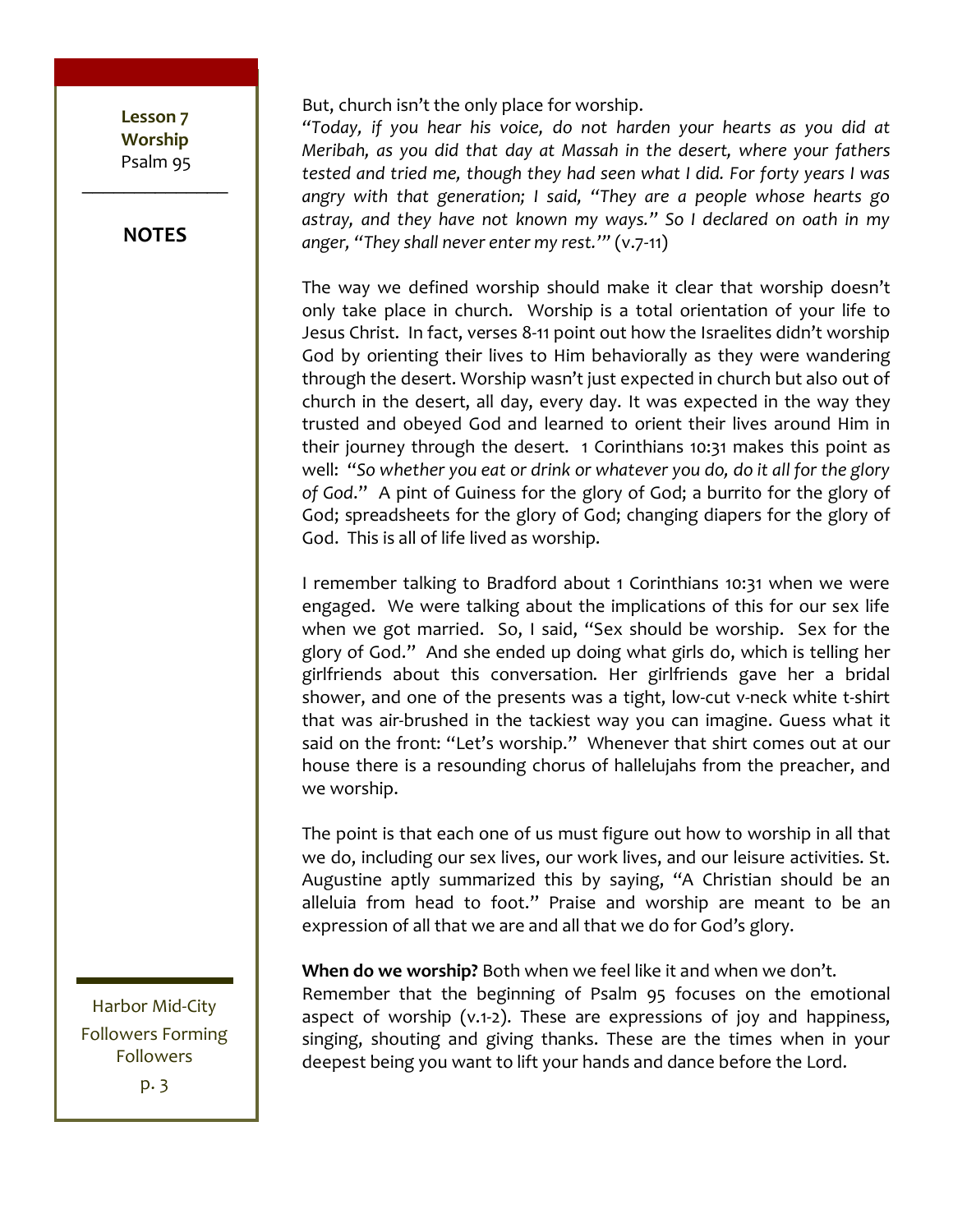Lesson<sub>7</sub> **Worship!** Psalm 95  $\frac{1}{2}$ 

**NOTES**

Or, if that charismatic stuff makes you a little nervous, that's OK. The point is that when you feel like worshipping, let it rip in whatever way is appropriate for you given your personality and context. When we are "feeling" the Spirit, we should respond emotionally and with passion.

However, and this is critical, the psalmist also talks about the importance of worship even when we don't feel like it. This involves an act of the will over the emotions. He highlights the two examples of Meribah and Massah, which were the occasions where the Israelites were grumbling and really just got angry at God. They didn't like the food selection in the desert and weren't too pleased with the accommodations. They felt like they deserved to stay at a 4-star hotel, or  $3$  at the lowest, and they just weren't satisfied.

This is often how we respond, as well, when we find ourselves in the Meribahs and Massahs of life. We get sick, lose our jobs, have conflict in relationships, lose loved ones, can't pay our bills, our kids are acting out these are the difficult places of life. And when we are there, God says, in verse 7, "Today, if you hear his voice, do not harden your hearts as you did at *Meribah.*" The psalmist is pointing out the volitional aspect of worship. Don't harden your hearts; choose to worship whether you feel like it or not.

In his book, A Long Obedience in the Same Direction, Eugene Peterson says: "I have put great emphasis on the fact that Christians worship because they want to, not because they are forced to. But I have never said that we worship because we feel like it. Feelings are great liars. If Christians worshipped only when they felt like it, there would be precious little worship.... We live in what one writer has called the "age of sensation." We think that if we don't feel something there can be no authenticity in doing it. But the wisdom of God says something different: that we can act ourselves into a new way of feeling much quicker than we can feel ourselves into a new way of acting. Worship is an act that develops feelings for God, not a feeling for God that is expressed as an act of worship."

Peterson says that feelings aren't necessarily the best guide for when we should and should not worship. He points out that we live in a generation that strongly values authenticity, and we wrongly think it wouldn't be authentic to do things we don't' feel like doing. Therefore, if we don't feel like worshipping, then we shouldn't worship because it would be inauthentic. But Peterson says this is wrongheaded, that it is far easier to act yourself into a new way of feeling than feeling yourself into a new way of acting. That is important.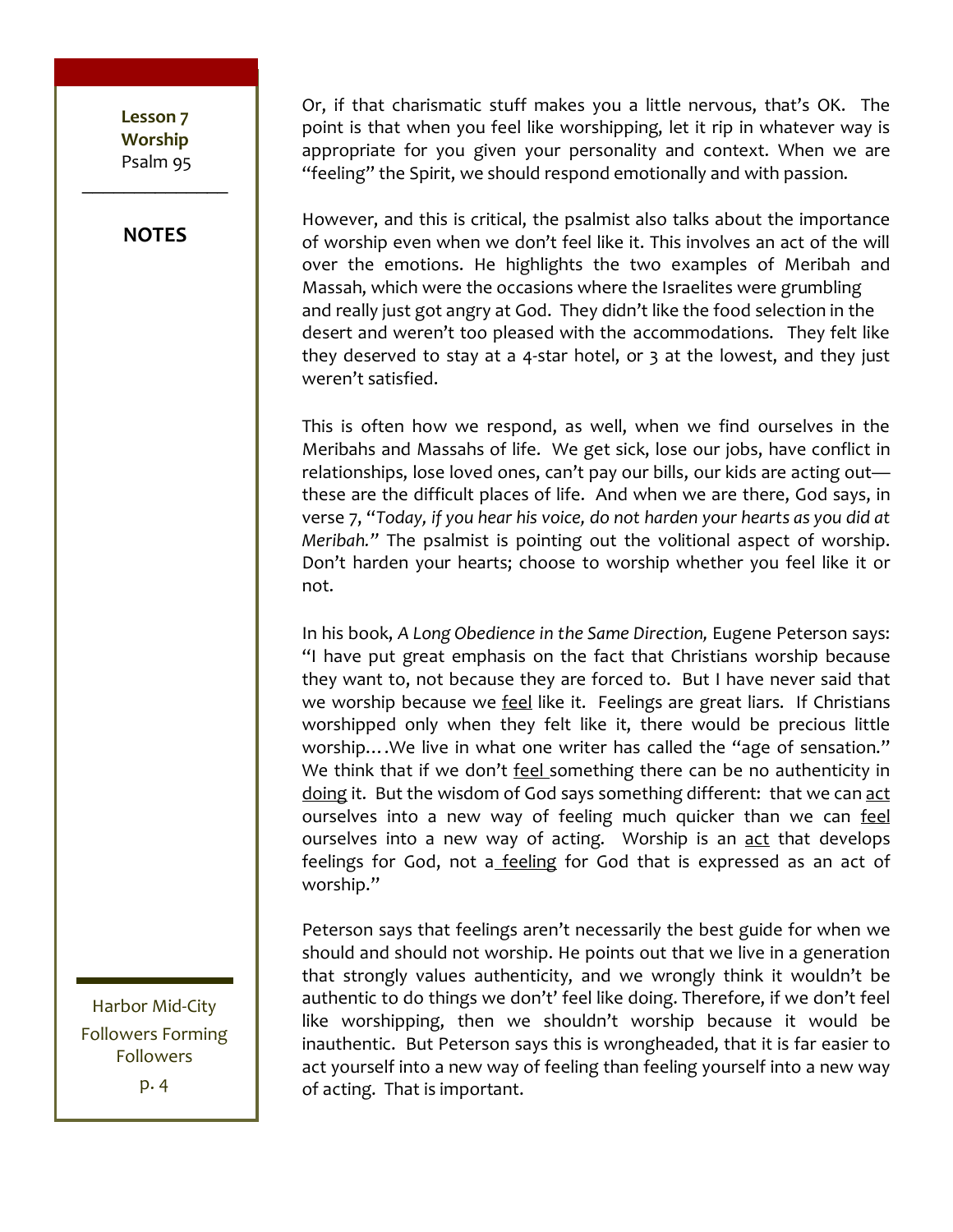Lesson<sub>7</sub> **Worship** Psalm 95  $\frac{1}{2}$ 

**NOTES**

Let me illustrate. In a marriage, what do you do when you don't feel like loving your spouse? Let me play a scenario out for you in a marriage with young kids. Every day you both go to work doing whatever it is you do, then you get home and someone must cook dinner and someone must police the kids who are screaming and throwing stuff. When the meal is over, you've survived, eaten a few things, and now somebody must clean up, brush teeth, bathe the kids and get jammies on. And all that is within you just wants to go relax on the couch. That is what you *feel* like doing. Now, try that, night after night and see how that works out for you. "Honey, I really can't do the dishes or help with the kids tonight." Your spouse responds, "Why?" You think for a moment and say, "Because I don't feel like it. To do so would be inauthentic." See how well that goes over. You make a volitional choice of the will to love your spouse even though you don't feel like it. And when you do, here is what you will find. If you make that choice, over and over again, not just in the nighttime routine, but throughout life, the feeling of love is being nurtured and built.

The same is true with worship. Worship is an act (at times of the will) that develops feelings for God. That is why going to church, Sunday after Sunday, is important. That is why worship on Monday and Tuesday in the Massahs and Meribahs of life is ever so important. You are nurturing feelings for God, and your heart is growing soft towards God.

**What happens when we worship?** Much more can be said than we will cover, but we will simply focus on one thing: rest. When we worship, our heart rests because we are doing what we are made to do. We see this in verses 8-11, which can at first seem like an odd way to end the psalm. The psalm begins with a beautiful call to worship and joy, thanksgiving and songs, and then this sobering reflection on Massah and Meribah. It feels like a bit of a buzz kill.

Chapters  $3$  and  $4$  of the book of Hebrews actually help us understand why the psalm ends this way because the writer of Hebrews quotes verses 8-11 and helps us understand their relation to rest. The writer of Hebrews effectively says, "Think about it. The first generation who blew it at Massah and Meribah didn't enter God's rest of the Promised Land. The second generation, however, did enter God's physical rest of the Promised Land." But then, centuries later, the psalmist says, "Today don't miss out on God's rest" (v.7). Now, why would he need to do that if the Israelites were already back in the Promised Land and had achieved God's rest under Joshua?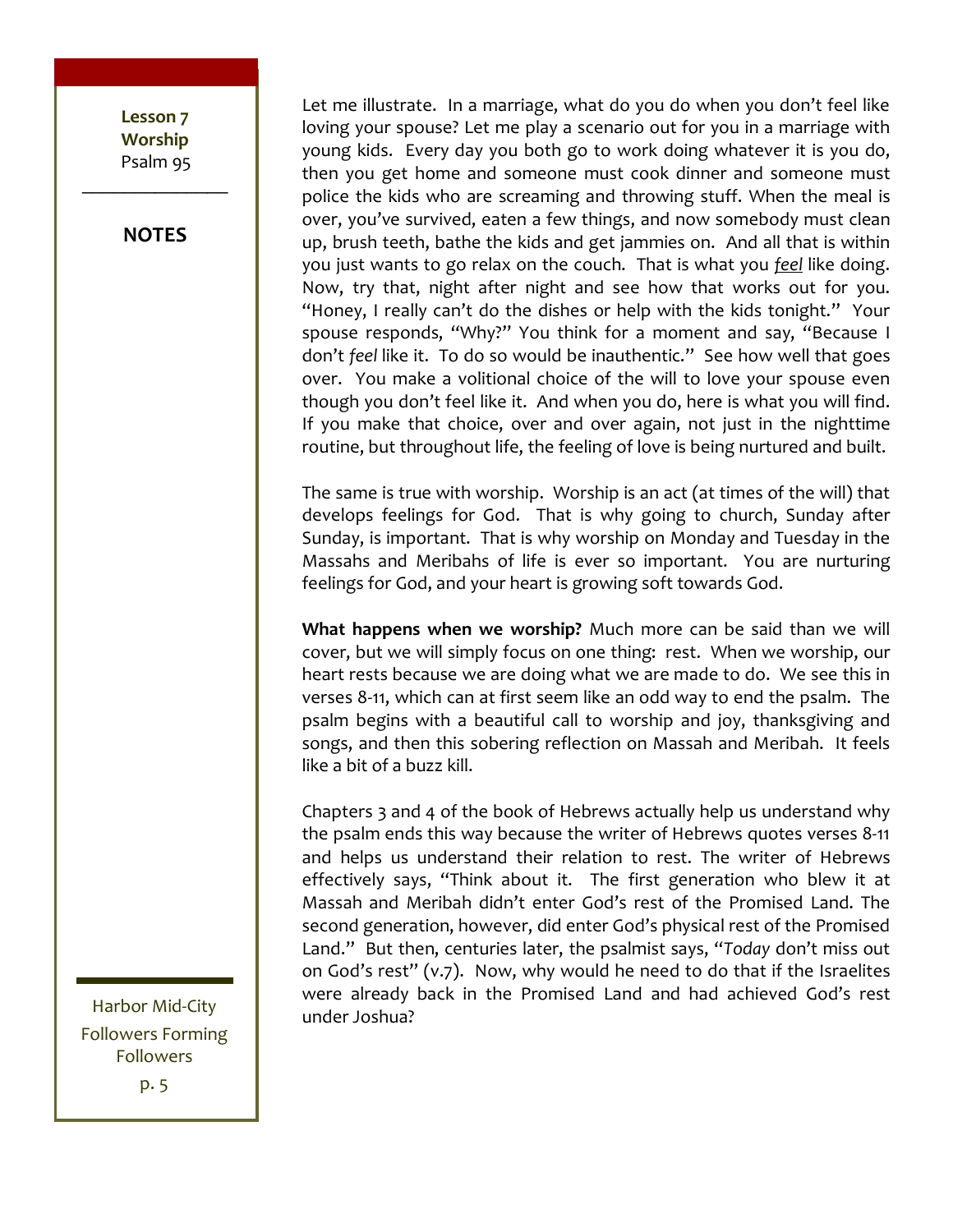Lesson<sub>7</sub> **Worship** Psalm 95

 $\frac{1}{2}$ 

#### **NOTES**

Answer: this really isn't about physical rest, but rather a deeper spiritual rest, the only thing that can ultimately rev down the RPM's of your heart. Hebrews 4:1-2 says, "Therefore, since the promise of entering his rest still stands, let us be careful that none of you be found to have fallen short of it. For we also have had the gospel preached to us, just as they did [in the wilderness with Moses]; but the message they heard was of no value to them, because those who heard it did not combine it with faith."

The writer of Hebrews says the secret to rest is found in the Gospel, the good news of Jesus Christ. Jesus Christ has finished the work that you should have done. Jesus cried out on the cross, "It is finished, Father." Now, the people can be made righteous; they can now be adopted; they can now be redeemed.

But the writer of Hebrews also says that it is faith that triggers that rest. Faith is, fundamentally, a transfer of trust from yourself to Jesus. Reorienting, by faith, all that you are and ever will be to Him. If you do that, you will find rest. And if you do that you are worshipping, by faith, the great God, Jesus Christ. Worship, the total reorientation of your life to Jesus Christ, brings rest. This is why, according to the Bible, worship of Jesus is the only thing that will both bring rest and ultimately fill the hole that Tom Yorke described that is in all of us. Let's worship!